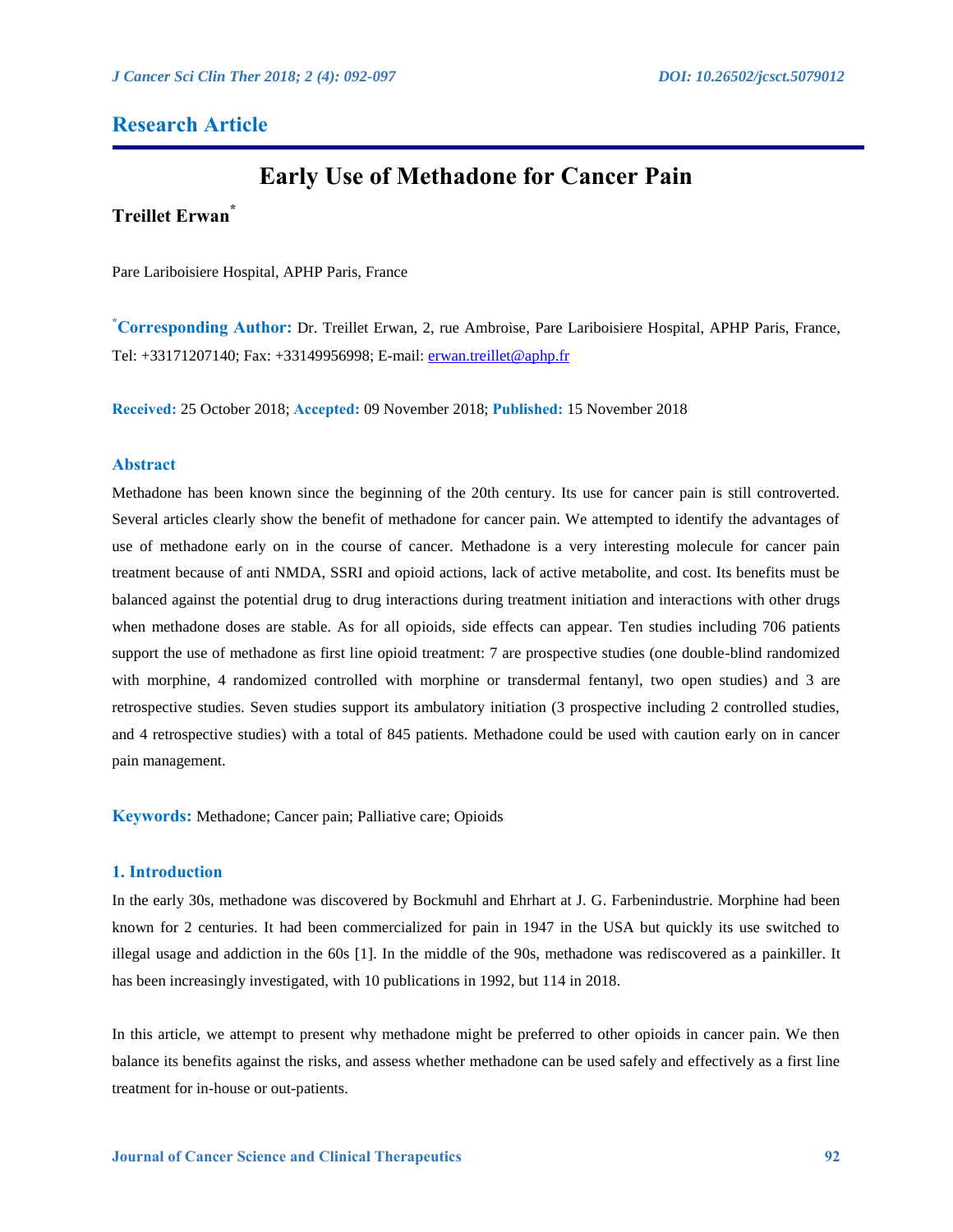#### **2. Is Methadone a Different Opioid, Specific to Cancer Pain?**

Methadone has unique pharmacological characteristics. It has a complex pharmacology with a half-life that changes with chronic administration on account of tissue storage and interaction with its own metabolism [2]. Methadone induces its own metabolism via CYT3A4 and its clearance increases with time. It inhibits the CYT2D6, which is itself involved in its metabolism. There is therefore a balance between inhibition and induction of methadone. Methadone's half-life varies greatly from one patient to another [3]. This particularity leads to a specific use, for example switching to methadone is governed by different rules than when switching to other opioids. Furthermore methadone features specific painkilling activity. Its mixed activity is unique among opioids. Methadone acts as an N Methyl D Aspartate (NMDA) antagonist, which limits opioid hyperalgesia and tolerance phenomena. It decreases central hypersensitivity. Selective Serotonin Recapture Inhibition is induced by methadone, limiting chronic pain development. As opioid agonist binding to opioid receptors of the mu and kappa class, it is a potent step 3 ladder analgesic [4-5]. Because of SSRI and NMDA actions, methadone has been successful for neuropathic pain. A recent Cochrane review identified 3 strong articles in favor of the use of methadone for neuropathic pain, but bias and selection criteria prevented reviewers to come to a definite conclusion [6]. Therefore, methadone seems to be unique analgesic for nociceptive pain and may be particularly effective for cancer pain because pain is often mixed: nociceptive and neuropathic. Furthermore tolerance phenomena are a frequent indication for opioid switching. The NMDA activity reduces this risk. Methadone also has a different type of prescription. Switching to methadone is specific. Several authors suggested different protocols. All proposals are safe and efficient for pain relief [7-14].

#### **3. Methadone's Advantage and Disadvantage**

Methadone, as other opioids, causes side effects such as constipation, nausea, dizziness, delirium, etc. It is subject to induce overdose, so specific attention is needed during instauration. Opioid side effects are sometimes described as less important with methadone [14]. Methadone can prolong QT interval, leading to potential torsade de pointes. This risk seems low: between 1969 and 2002, FDA identified 5503 side effects of methadone (addicted and painful patients), 0.29% were for QT prolongation [15]. Methadone is metabolized by CYP 450 (CYP 3A4 and CYP 1A2, 2D6, 2D8, 2C9/2C8, 2C19 and 2B6). It can influence metabolization of several treatments and several molecules lead to methadone fluctuation (under or over dose) [16]. So great care is needed when methadone is instituted, and when another treatment is added. Methadone instauration is complex. Introduction of methadone and opioid withdrawal can be rapid or progressive, Methadone can be administered at a fixed dose or ad libithum; conversion rate can be either fixed (1:10) or progressive (1: 4 for EMO 60 at 90 mg/d, 1: 6 for EMO 90 to 300 mg/day, 1:8 for EMO greater than 300 mg/d).

Despite this drawback, methadone has strong assets because it has no active metabolite, methadone can be used safely for patients with renal impairment [17]. It is a very cheap strong analgesic. It is very useful for complex situations like mixed pain or tolerance phenomena. Recent results show that methadone has anticancer action, which is the exact opposite of the other opioids [18-19]. This data suggests that early use of methadone to avoid complex opioid switching may be beneficial: it limits hyperalgesia, it is cheap, it does not induce cancer development and it is a very potent opioid.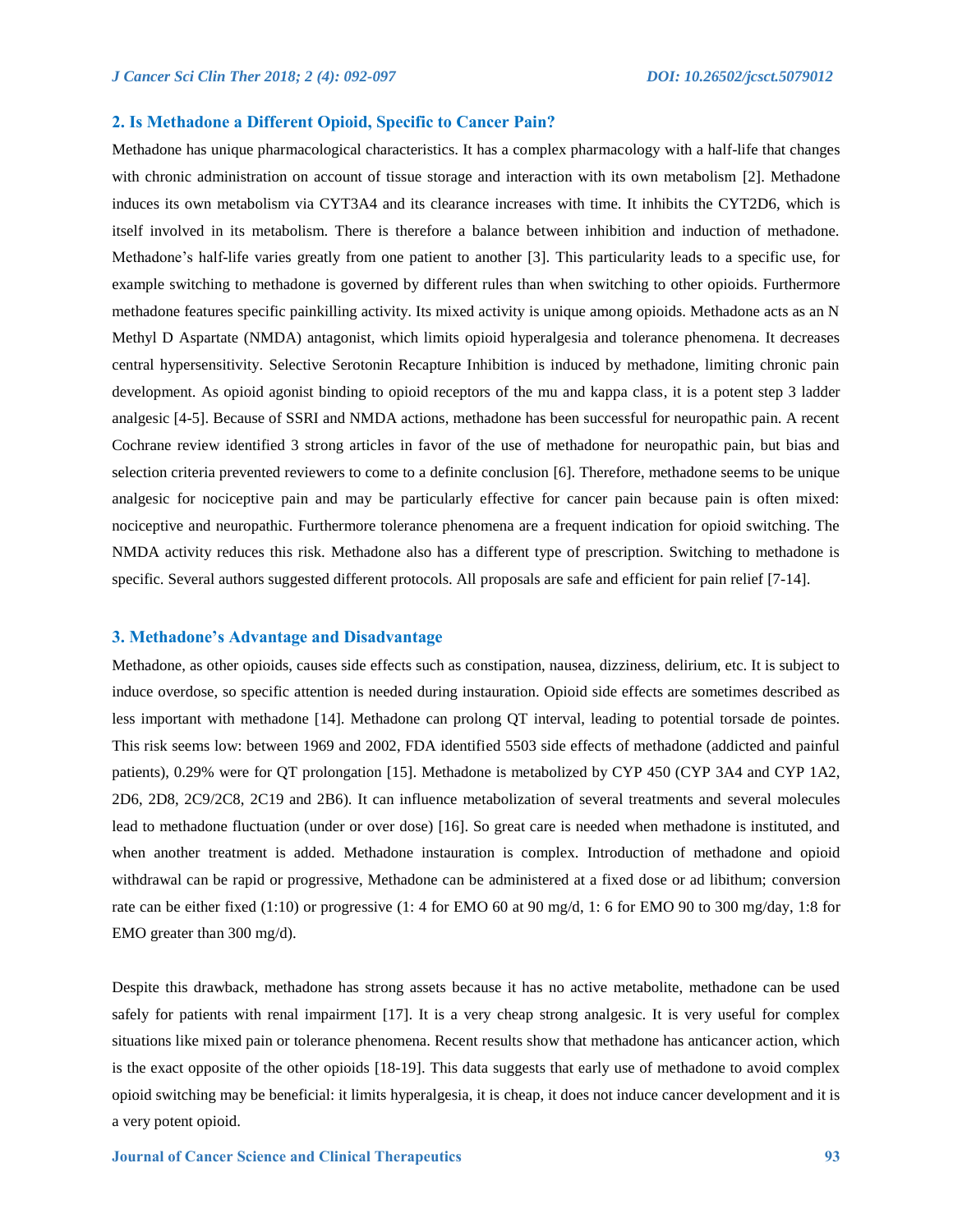#### **4. Early use: First line**

A recent review by international experts supports the use of methadone as a first line treatment. The authors identified 10 studies including 706 patients in favor of early use. 7 studies were prospective, including one doubleblind randomized with morphine, 4 randomized controlled with morphine or fentanyl transdermal, two open studies, and 3 retrospective studies [20]. Bruera (2004) proposed a double-blind, multicenter study with 103 patients. The follow up is 4 weeks for patients requiring strong opioid. One group received morphine and the other methadone. Pain control was comparable. More dropouts were observed in the methadone group. Authors report that "higher methadone-induced toxicity could be explained by the lower dose ratio used in this study (1:2) [21]."

Four studies with strong methodology presented positive perspectives for first line treatment. Two randomized prospective studies compared methadone and morphine, including 54 and 40 patients [22-23]. Both drugs were efficient to control pain with same side effect profile. Morphine escalation was observed in Ventafridda's article [22]. Fentanyl and methadone provided good pain control in first line treatment for neuropathic pain due to head and neck cancer [24]. When comparing methadone with morphine or fentanyl, no difference in pain or symptoms were reported during the four weeks of study [25]. Two studies were open prospective, for 19 and 45 patients respectively. Pain control was good (NS less than 4.5/10 and mean NS 3.4/10 respectively). No relevant side effects were observed [26-27]. Retrospective studies exploring the use of methadone showed that 240 opioid-naive patients or unsuccessful with step 2 ladder, had received methadone for pain relief [28-30].

#### **5. Can we initiate methadone for outpatients?**

We found 7 studies supporting the ambulatory initiation, 3 prospective including 2 controlled studies, and 4 retrospective studies, for a total of 845 patients. Mercadante (1998) proposed a prospective randomized study of 40 patients: morphine or methadone as first line strong opioids for outpatients. Pain control and side effects were comparable. There was less dose escalation in the methadone group [23]. One year later, Mercadante (1999) tried to identify the factors that could influence the response to methadone. No confounding factors were identified. The authors describe safe and effective use of methadone with careful titration of 45 opioid-naive patients [27] 2016, Porta Sales publishes a single-center, open-label prospective study of 145 ambulatory patients (evaluation in consultation J7-14-28 and phone call J3-9-21). Pain control was described. Maximal pain intensity with Numeric Scale decreased from 9 to 6/10 [31]. De Conno (1996) proposed a retrospective, single-center study conducted in 196 outpatients. Fifty five percent of patients had improved pain relief. Few dropouts (6.6%) were due to methadone-related side effects (10 patients had drowsiness, 3 severe constipation) [28]. In 1999, Hagen published a retrospective analysis of 29 patients. Outpatient methadone rotation was a success for 18 patients. Only 2 patients had insufficient pain relief, 5 were limited by AEs, and 4 by cancer progression [32]. In 2010, Parson published a retrospective, single-center article on 189 patients receiving methadone: 100 (53%) initiations and 89 (47%) rotations. The success rates were 85/100 (84%) and 82/89 (92%) respectively [29]. Mercadantes (2013) retrospectively explored rotations for 201 outpatients. Fourteen had a rotation on methadone, 10 of which were considered successful [33].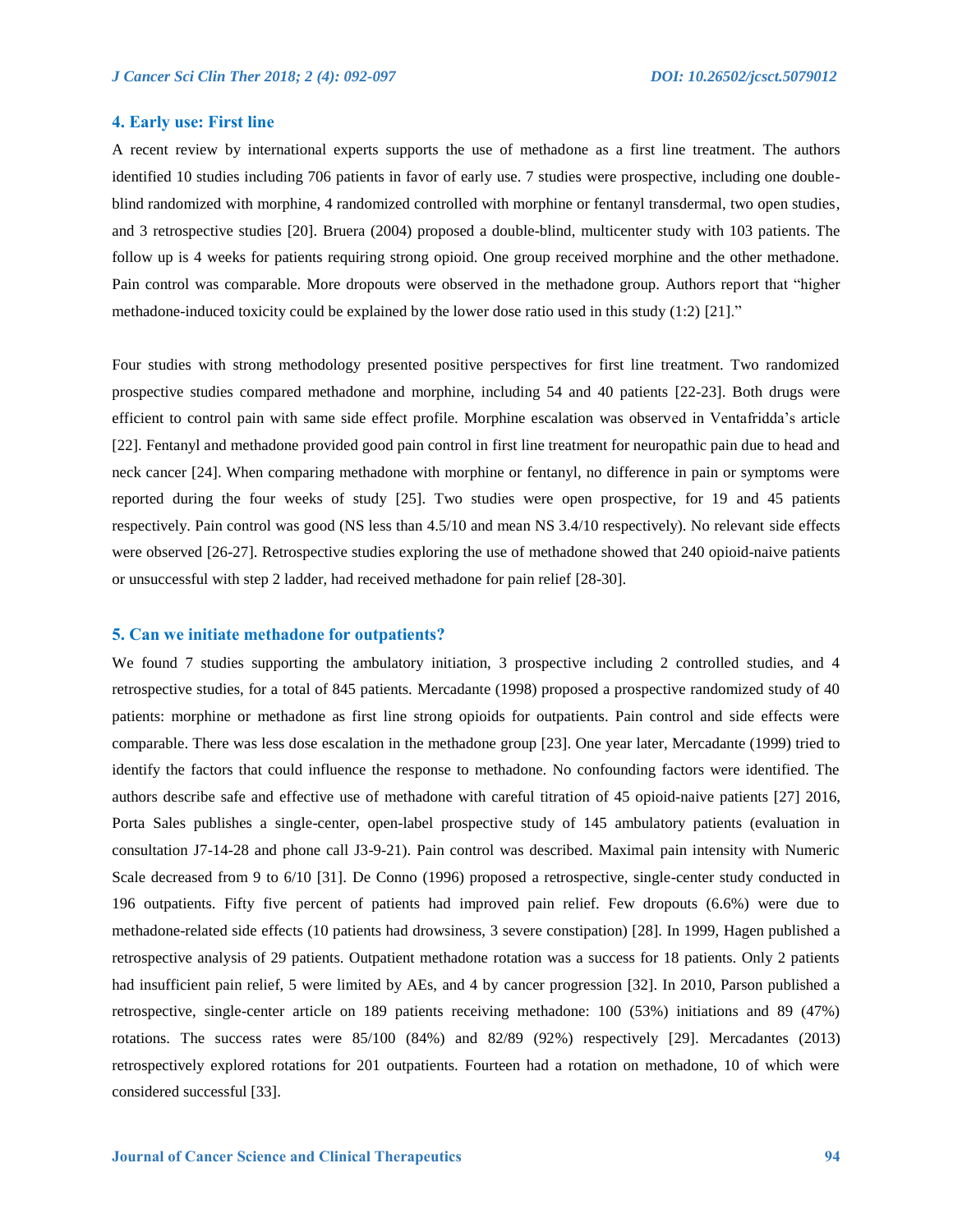# **6. Conclusion**

Methadone could be considered earlier in the management of cancer pain. It has pharmacological advantages: its opioid, anti NMDA and SSRI activities are very useful for cancer pain; it has no active metabolite; and it may have anticancer activity. In addition its cost is low. It should be used with caution, especially because of interactions. Each methadone initiation should be screened and followed. Several studies highlight the safety and non-inferiority of first line methadone compared to other opioids. Initiation can be implemented safely at home. This treatment could be very useful for developing countries. Nevertheless, long term studies are lacking to recommend methadone as a first line treatment.

# **Conflict of Interest**

The authors declare that they have no conflict of interest.

### **References**

- 1. Leppert W. The role of methadone in cancer pain treatment-A review. Int J Clin Pract 63 (2009): 1095- 1109.
- 2. Bruera E, Sweeney C. Methadone use in cancer patients with pain: A review. J Palliat Med 5 (2002): 127- 138.
- 3. McPherson ML, Costantino RC, McPherson AL. Methadone. Hematology/Oncology Clinics of North America 32 (3): 405-415.
- 4. Weschules DJ, Bain KT. A systematic review of opioid conversion ratios used with methadone for the treatment of pain. Pain Med 9 (2008): 595-612.
- 5. Davis MP, Walsh D. Methadone for relief of cancer pain: A review of pharmacokinetics, pharmacodynamics, drug interactions and protocols of administration. Support care cancer 9 (2001): 73-83.
- 6. McNicol ED, Ferguson MC, Schumann R. Methadone for neuropathic pain in adults. Cochrane Database Syst Rev 17 (2017): CD012499.
- 7. Ostgathe C, Voltz R, Van Aaaken A, et al. Practicability, safety, and efficacy of a "German model" for opioid conversion to oral levo-methadone. Support Care Cancer 20 (2012): 2105-2110.
- 8. Nauck F, Ostgathe C, Dickerson ED. A German model for methadone conversion. Am J Hosp Palliat Care 18 (2001): 200-202.
- 9. Walmsley R, Robson P, Lee MA. Use of methadone for uncontrolled pain: an alternative dosing regimen. J Pain Symptom Manage 40 (2010): 3-4.
- 10. Tse DM, Sham MM, Ng DK, et al. An ad libitum schedule for conversion of morphine to methadone in advanced cancer patients: an open uncontrolled prospective study in a Chinese population. Palliat Med 17 (2003): 206-211.
- 11. Leppert W. The role of methadone in opioid rotation-a Polish experience. Support Care Cancer 17 (2009): 607-612.
- 12. Mercadante S, Casuccio A, Fulfaro F, et al. Switching from morphine to methadone to improve analgesia and tolerability in cancer patients: A prospective study. J Clin Oncol 19 (2001): 2898-2904.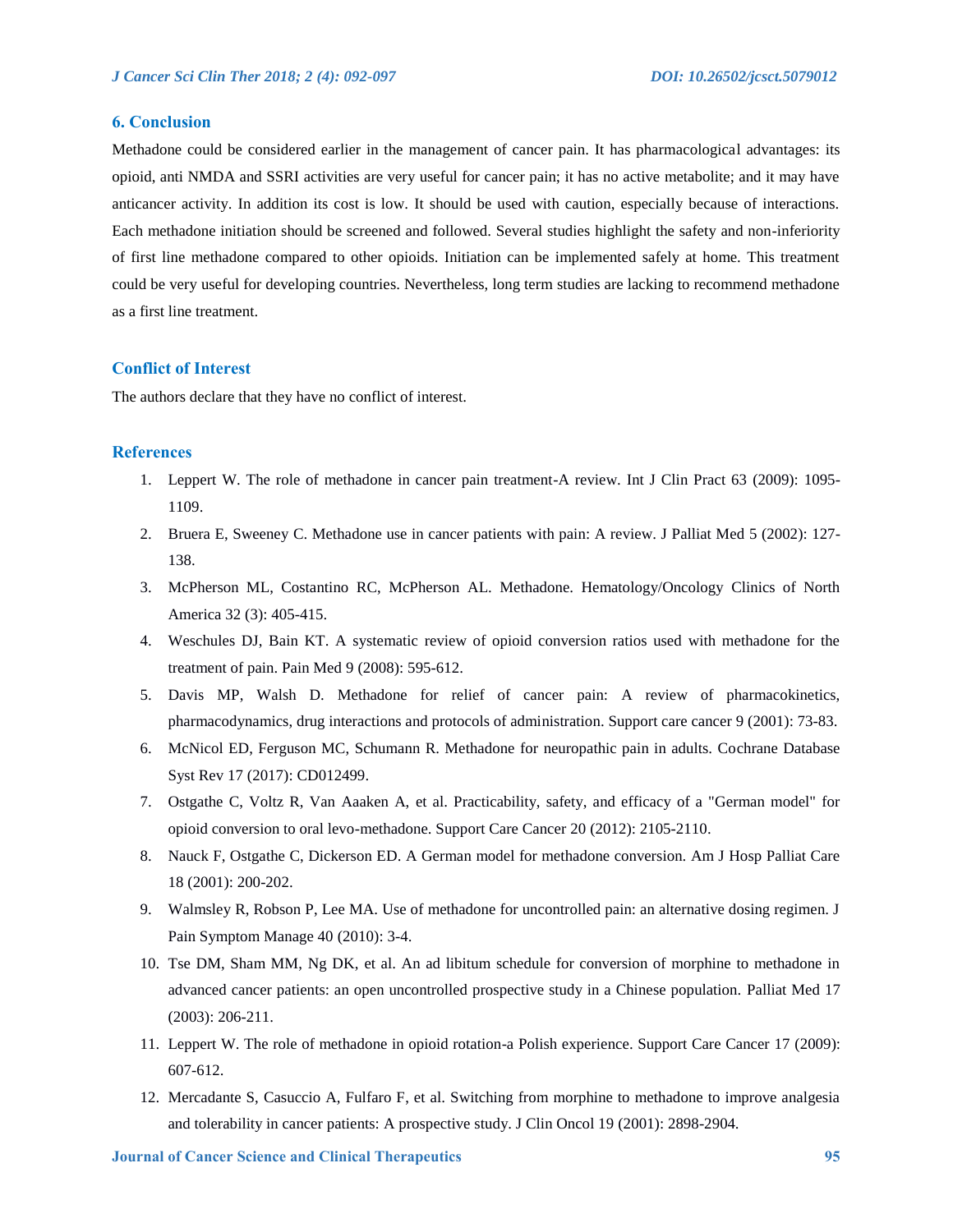- 13. Morley JS, Makin MK. The use of methadone in cancer pain poorly responsive to other opioids. Pain Reviews 5 (1998): 51-58.
- 14. Bruera E, Watanabe S, Fainsinger RL, et al. Custom-made capsules and suppositories of methadone for patients on high-dose opioids for cancer pain. Pain 62 (1995): 141-146.
- 15. Pearson EC, Woosley RL. QT prolongation and Torsades de pointes among methadone users: reports to the FDA spontaneous reporting system. Pharmacoepidemiol Drug Saf 14 (2005): 747-753.
- 16. Kapur BM, Hutson JR, Chibber T, et al. Methadone: A review of drug-drug and pathophysiological interactions. Crit Rev Clin Lab Sci 48 (2011): 171-195.
- 17. King S, Forbes K, Hanks GW, et al. A systematic review of the use of opioid medication for those with moderate to severe cancer pain and renal impairment: A European Palliative Care Research Collaborative opioid guidelines project. Palliat Med 25 (2011): 525-552.
- 18. Michalska M, Katzenwadel A, Wolf P. Methadone as a "tumor theralgesic" against cancer. Frontiers in Pharmacology 8 (2017).
- 19. Kreye G, Masel EK, Hackner K, et al. Methadone as anticancer treatment: hype, hope, or hazard? A series of case reports and a short review of the current literature and recommendations of the societies. Wiener Medizinische Wochenschrift 168 (2018): 159-167.
- 20. Mercadante S, Bruera E. Methadone as a First-Line Opioid in Cancer Pain Management: A Systematic Review. J Pain Symptom Manage 55 (2018): 998-1003.
- 21. Bruera E, Palmer JL, Bosnjak S, et al. Methadone versus morphine as a first-line strong opioid for cancer pain: A randomized, double-blind study. J Clin Oncol 22 (2004): 185-119.
- 22. Ventafridda V, Ripamonti C, Bianchi M, et al. A randomized study on oral administration of morphine and methadone in the treatment of cancer pain. J Pain Symptom Manage 1 (1986): 203-207.
- 23. Mercadante S, Casuccio A, Agnello A, et al. Barresi Morphine versus methadone in the pain treatment of advanced cancer patients followed up at home. J Clin Oncol 16 (1998): 3656-3661.
- 24. Haumann J, Geurts JW, Van Kuijk SMJ, et al. Methadone is superior to fentanyl in treating neuropathic pain in patients with head-and-neck cancer. Eur J Cancer 65 (2016): 121-129.
- 25. Mercadante S, Porzio G, Ferrera P, et al. Sustained-release oral morphine versus transdermal fentanyl and oral methadone in cancer pain management. Eur J Pain 12 (2008): 1040-1046.
- 26. Mercadante S, Sapio M, Serretta R, et al. Patient-controlled analgesia with oral methadone in cancer pain: Preliminary report. Ann Oncol 7 (1996): 613-617.
- 27. Mercadante S, Casuccio A, Agnello A, et al. Methadone response in advanced cancer patients with pain followed at home. J Pain Symptom Manage 18 (1999): 188-192.
- 28. De Conno F, Groff L, Brunelli C, et al. Ripamonti Clinical experience with oral methadone administration in the treatment of pain in 196 advanced cancer patients. J Clin Oncol 14 (1996): 2836-2842.
- 29. Parsons HA, De la Cruz M, El Osta B, et al. Methadone initiation and rotation in the outpatient setting for patients with cancer pain. J Clin Oncol 14 (1996): 2836-2842.
- 30. Peraino GP, Mammana GP, Bertolino MS, et al. Methadone as first-line opioid treatment for cancer pain in a developing country palliative care unit. Support Care cancer 24 (2016): 3351-3556.